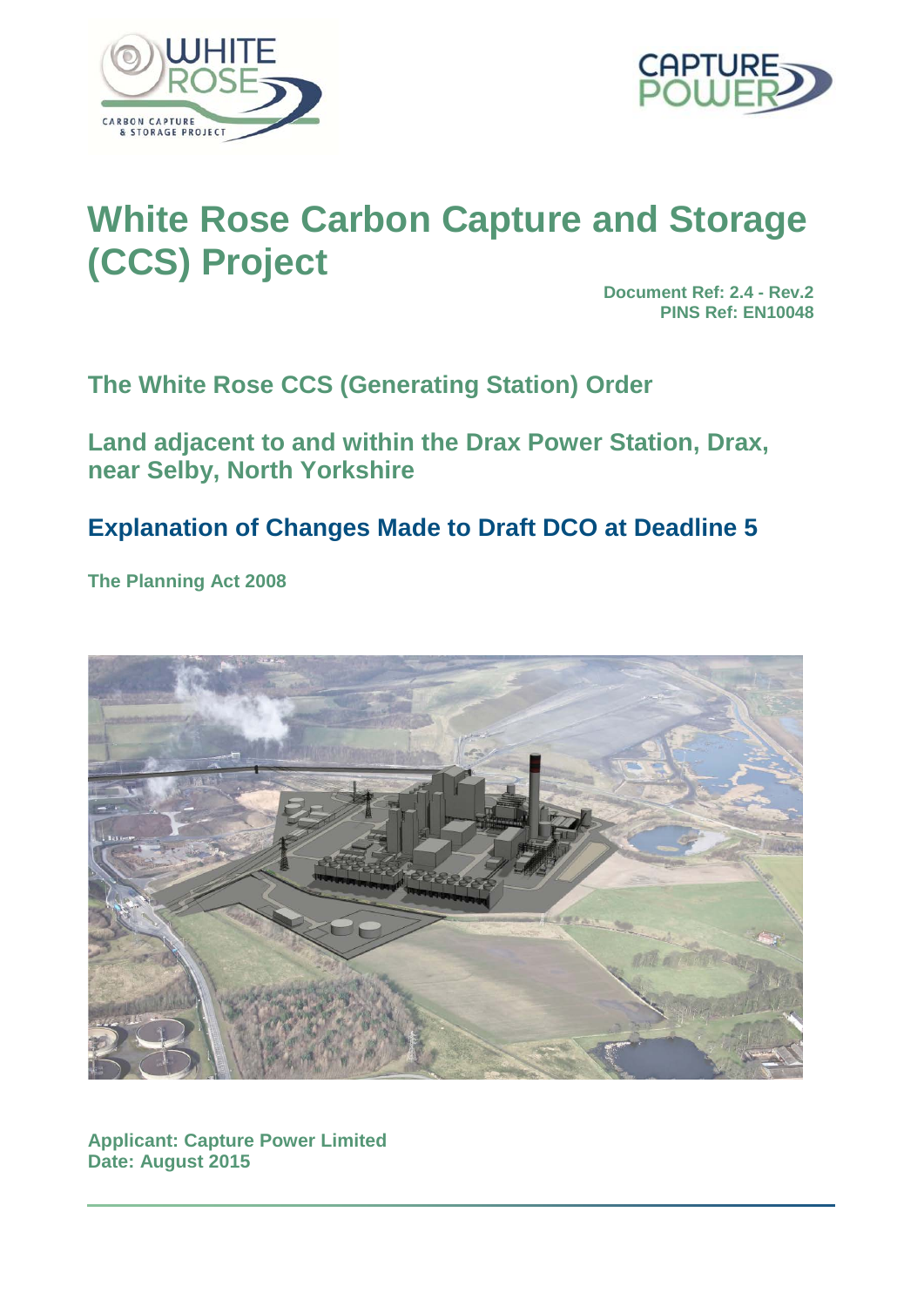



#### **Document History**

| <b>Document Number</b> | 2.4                       |             |          |
|------------------------|---------------------------|-------------|----------|
| <b>Revision</b>        | 1.0                       |             |          |
| <b>Author</b>          | <b>Pinsent Masons LLP</b> |             |          |
| <b>Signed</b>          | Nick McDonald             | <b>Date</b> | 05.08.15 |
| <b>Approved By</b>     | <b>JR</b>                 |             |          |
| <b>Signed</b>          | JR.                       | <b>Date</b> | 05.08.15 |
| <b>Document Owner</b>  | <b>Pinsent Masons LLP</b> |             |          |

| <b>Revision History</b> |             |                                   |                      |
|-------------------------|-------------|-----------------------------------|----------------------|
| <b>Revision No.</b>     | <b>Date</b> | <b>Reason for Revision</b>        | <b>Authorised By</b> |
| 1.0                     | 10.06.15    | Submission version for Deadline 2 | <b>NM</b>            |
| 2.0                     | 05.08.15    | Submission version for Deadline 5 | JR                   |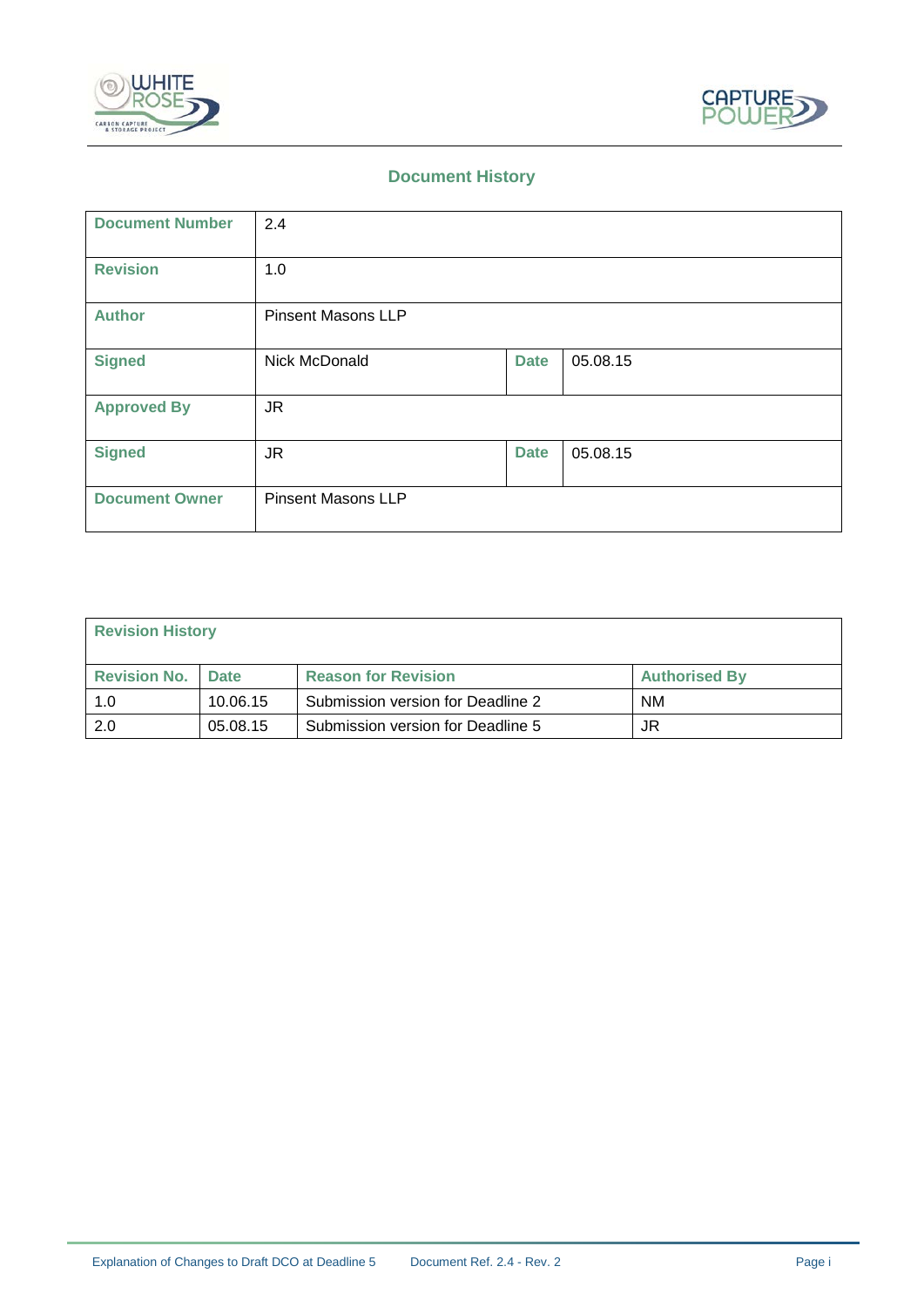



| <b>Glossary</b> |                                                                 |
|-----------------|-----------------------------------------------------------------|
| <b>CCS</b>      | Carbon Capture and Storage                                      |
| <b>DCO</b>      | Development Consent Order                                       |
| <b>DCO ISH</b>  | The issue specific hearing on the Draft DCO held on 2 July 2015 |
| EA              | <b>Environment Agency</b>                                       |
| <b>NYCC</b>     | North Yorkshire County Council                                  |
| <b>PINS</b>     | The Planning Inspectorate                                       |
| <b>SDC</b>      | <b>Selby District Council</b>                                   |
| SWQ             | The Examining Authority's second written questions              |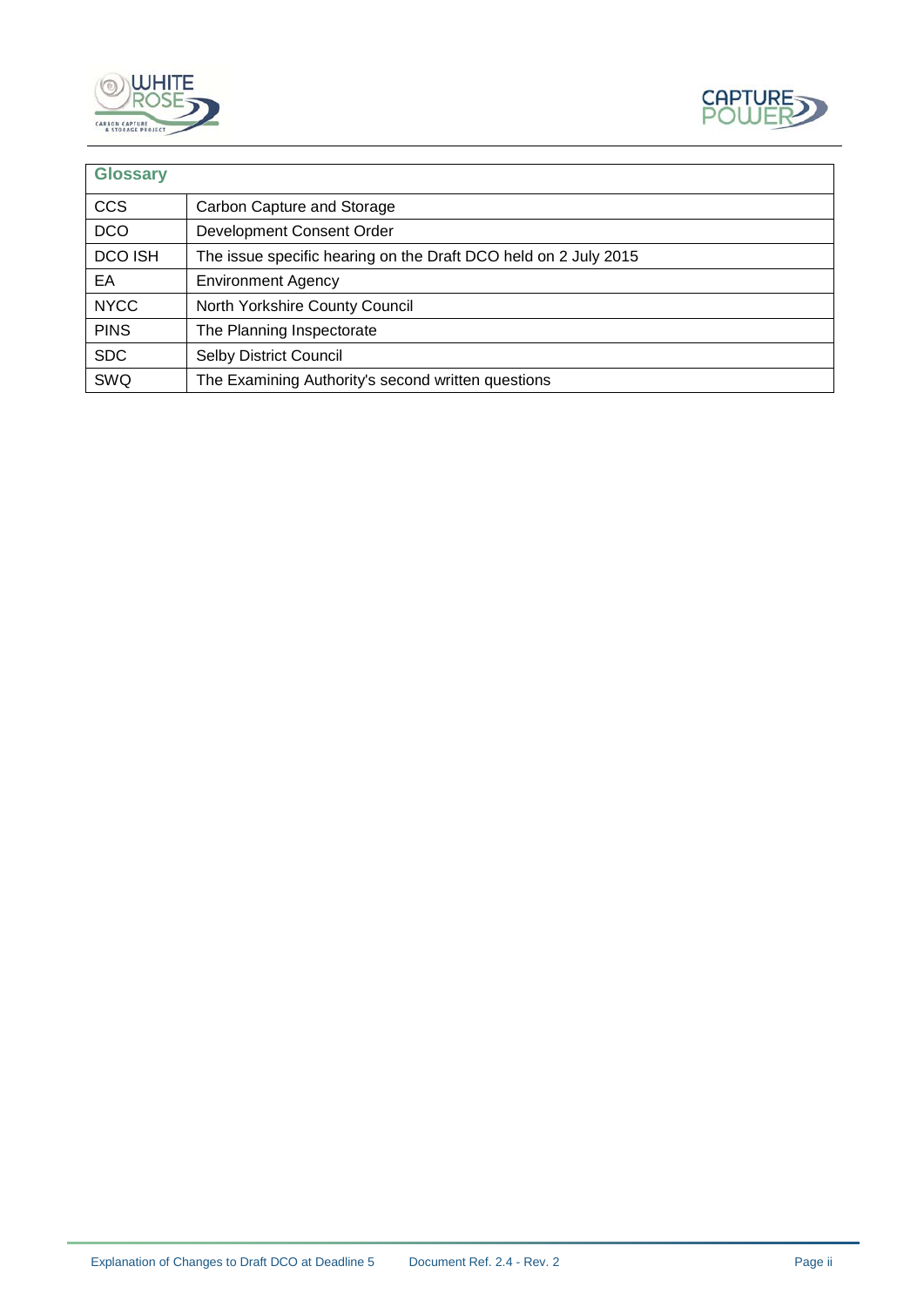



## **CONTENTS**

### **TABLES**

**TABLE 2.1 - [APPLICANT'S EXPLANATION OF CHANGES TO THE DRAFT DCO](#page-6-0) .... 3**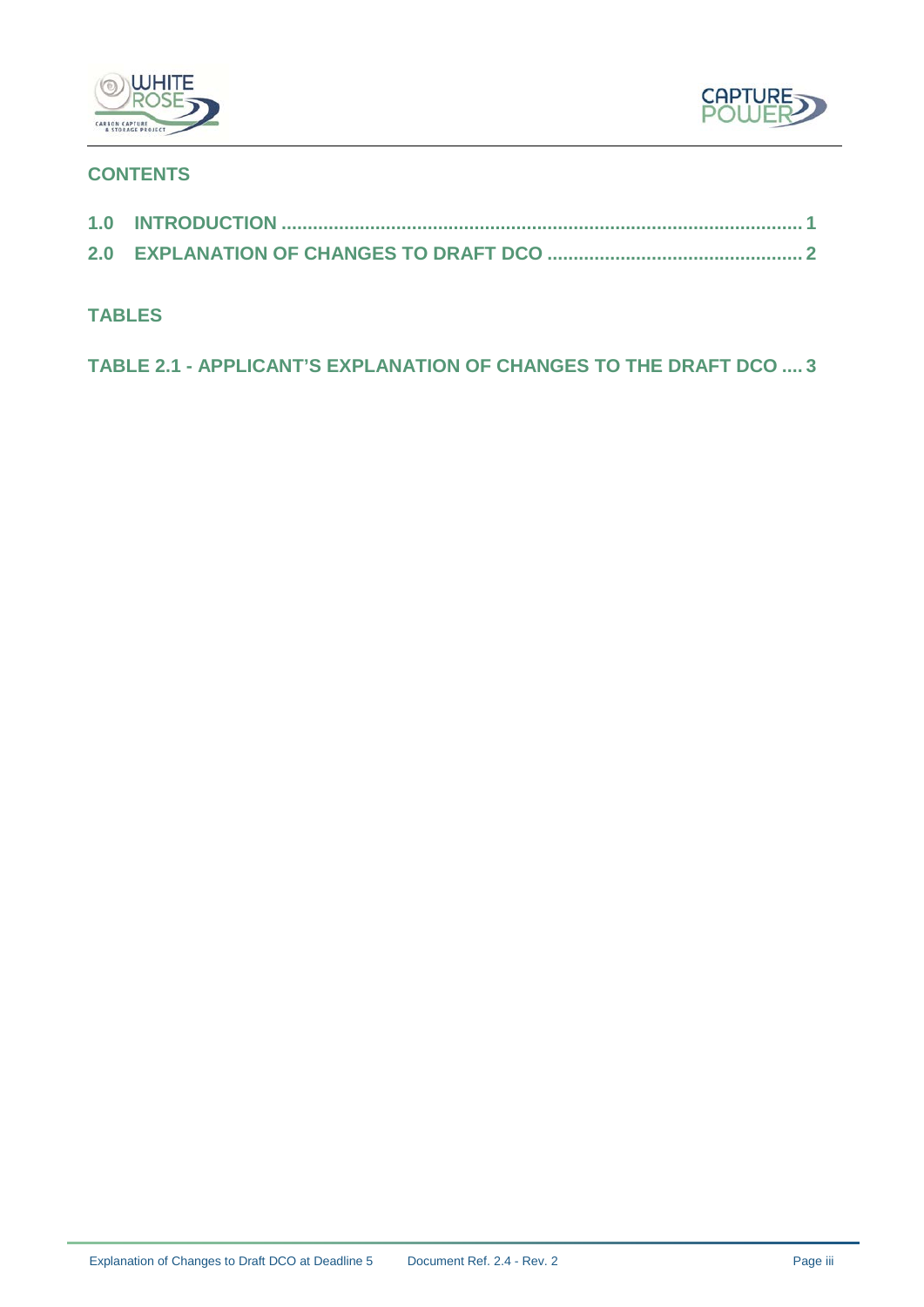



#### <span id="page-4-0"></span>**1.0 INTRODUCTION**

- 1.1 This document has been prepared in respect of Capture Power Limited's (the Applicant's) application (the Application) submitted, pursuant to Section 37 of The Planning Act 2008, for a Development Consent Order ('DCO') for the White Rose Carbon Capture and Storage ('CCS') Project (the 'Project') to the Secretary of State c/o The Planning Inspectorate ('PINS') on 21 November 2014. The Application was accepted for Examination on 17 December 2014
- 1.2 The Project comprises the construction, operation and maintenance of a new thermal generating station (an ultra-supercritical oxy-fuel coal-fired power plant of up to 448 megawatts gross with the ability to co-fire biomass) that will be fitted with CCS technology in addition to associated development, on land within and adjacent to the existing Drax Power Station site, Drax, near Selby, North Yorkshire, YO8 8PH, within the administrative areas of North Yorkshire County Council (NYCC) and Selby District Council (SDC).
- 1.3 The document sets out the Applicant's brief explanation of the changes made to the Draft DCO (Document Ref. 2.1, Rev. 4) which is submitted to the examination for Deadline 5 (5 August 2015).
- 1.4 The Applicant's explanation is provided in Section 2.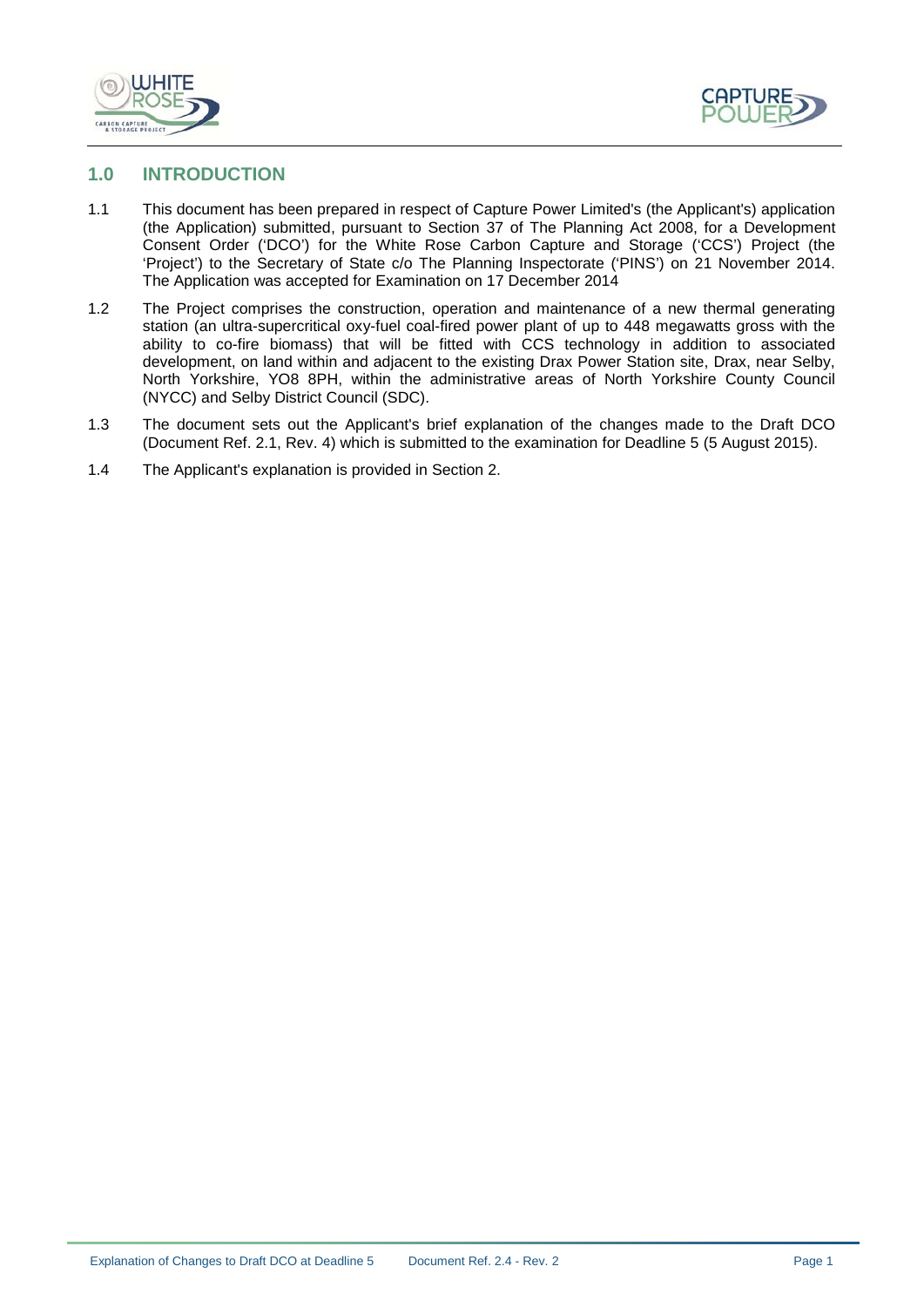



#### <span id="page-5-0"></span>**2.0 EXPLANATION OF CHANGES TO DRAFT DCO**

- 2.1 The Applicant's brief explanation of the changes it has made to the Draft DCO are set out in Table 2.1 on the following pages of this document. Minor and typographical amendments are not set out below.
- 2.2 Table 2.1 includes the cross reference to the relevant article or Schedule of the Draft DCO, the reason for the change and, where known, an indication of interested parties' position on it.
- 2.3 Article and requirement numbers referred to below are to those in the revised Draft DCO (Document Ref. 2.1, Rev. 4), other than where it is necessary to refer to any previous numbering in which case this is made clear.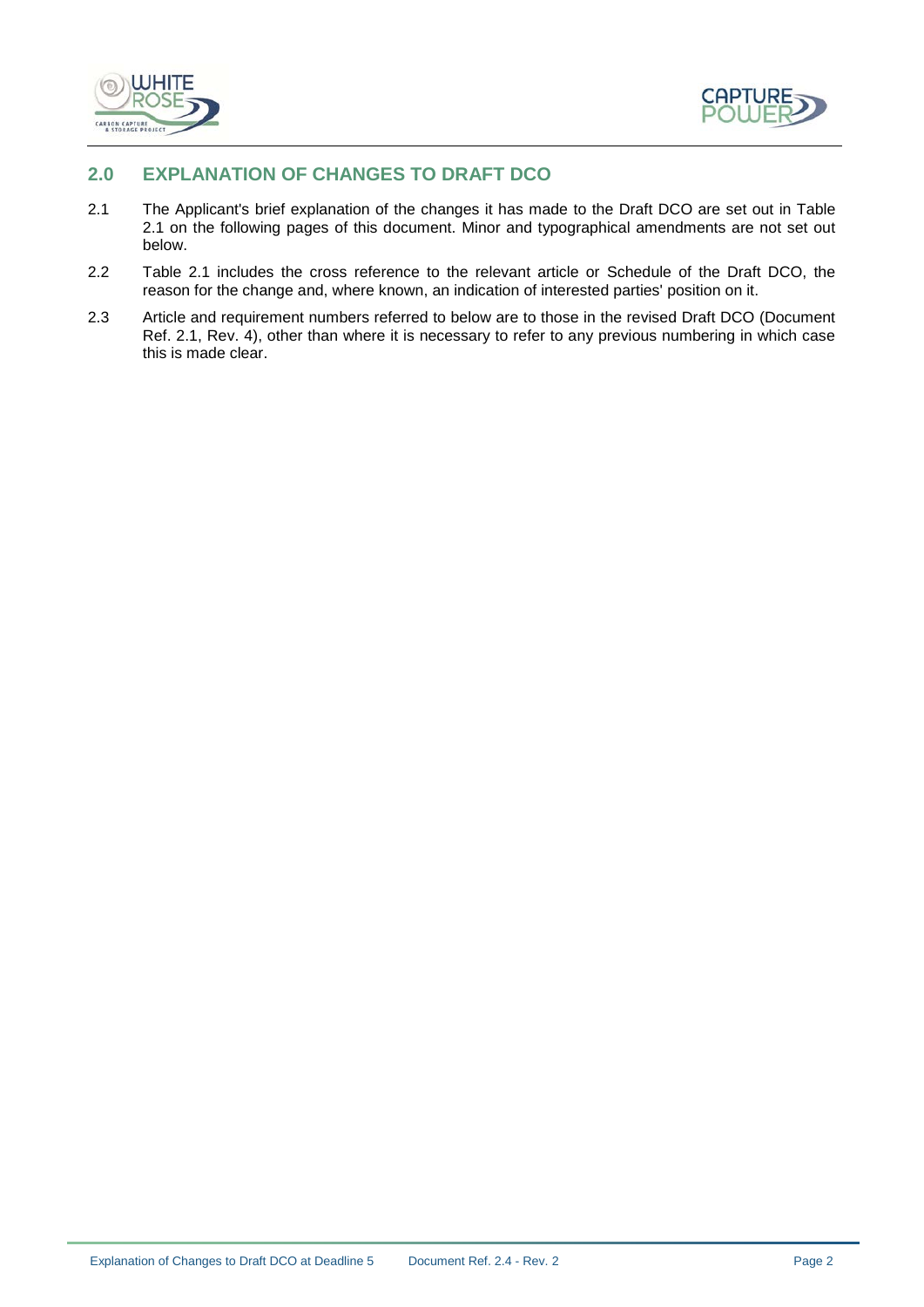



#### *Table 2.1 - Applicant's Explanation of Changes to the Draft DCO*

<span id="page-6-0"></span>

| <b>Article / Schedule in Draft DCO</b>       | <b>Explanation for Change Made to Draft DCO</b>                                                                                                                                                                                                                                                                                                                                                                                                                                                |
|----------------------------------------------|------------------------------------------------------------------------------------------------------------------------------------------------------------------------------------------------------------------------------------------------------------------------------------------------------------------------------------------------------------------------------------------------------------------------------------------------------------------------------------------------|
| Article 2 - Interpretation                   | The article included definitions of both "highway authority" and "local highway authority" which was unnecessary.<br>The latter has been deleted, and the instances in the Draft DCO of "local highway authority" (article 7(4) and<br>requirements 7, 10, 19, 24) have been amended to "highway authority".                                                                                                                                                                                   |
|                                              | Definitions of documents listed in article 37 (Certification of plans etc.) have been added to article 2 for clarity.                                                                                                                                                                                                                                                                                                                                                                          |
| Article 28 - Rights under or over<br>streets | The end of article 28(8) has been amended to refer to "after completion of commissioning" (instead of<br>construction), as discussed at the DCO issue specific hearing on 2 July 2015 (the 'DCO ISH').                                                                                                                                                                                                                                                                                         |
| Article 34 – Felling or lopping of trees     | Article 34(1) and (2) have been amended as discussed at the DCO issue specific hearing on 2 July 2015 to<br>clarify the wording.                                                                                                                                                                                                                                                                                                                                                               |
| Article 34 - Certification of plans etc.     | The "landscaping plan" has been deleted from this article, as the Indicative Landscape and Biodiversity<br>Framework Plan is already listed in this article, and there is no separate landscaping plan.                                                                                                                                                                                                                                                                                        |
| Schedule 1, Part $2$ – approved plans        | Following the submission of updated Access and Rights of Way Plans (Document Ref. 4.4) at Deadline 4, the<br>references to these in Schedule 1, Part 2 have been updated to refer to the latest version (v5).                                                                                                                                                                                                                                                                                  |
| Schedule $2$ – requirements                  | Requirements 5 and 6 (Provision of landscaping / Implementation and maintenance of landscaping) – references<br>to a "maintenance plan" have been added in accordance with the comments of NYCC at the DCO ISH.                                                                                                                                                                                                                                                                                |
|                                              | Requirement 12 (Surface and foul water drainage) – a new sub-paragraph has been added to secure attenuation<br>water storage for the area north of Carr Dyke. This is drafted to permit flexibility in the amount of storage<br>provided (which must be approved), so as to allow the detailed design of the storage (and associated pumps and<br>discharge system) to be considered in due course. This amendment is agreed with the Environment Agency.                                      |
|                                              | Requirement 13 (Flood risk mitigation) – a "construction flood emergency response and contingency plan" has<br>been secured by the addition of a new paragraph (in addition to the equivalent for the operational stage which<br>was already secured). Other changes have been made to make clear that the flood risk mitigation scheme may<br>comprise more than one scheme, to allow these to come forward separately. This requirement as amended is<br>agreed with the Environment Agency. |
|                                              | Requirement 18 (Construction environmental management plan) – reference to "corrective measures" has been                                                                                                                                                                                                                                                                                                                                                                                      |